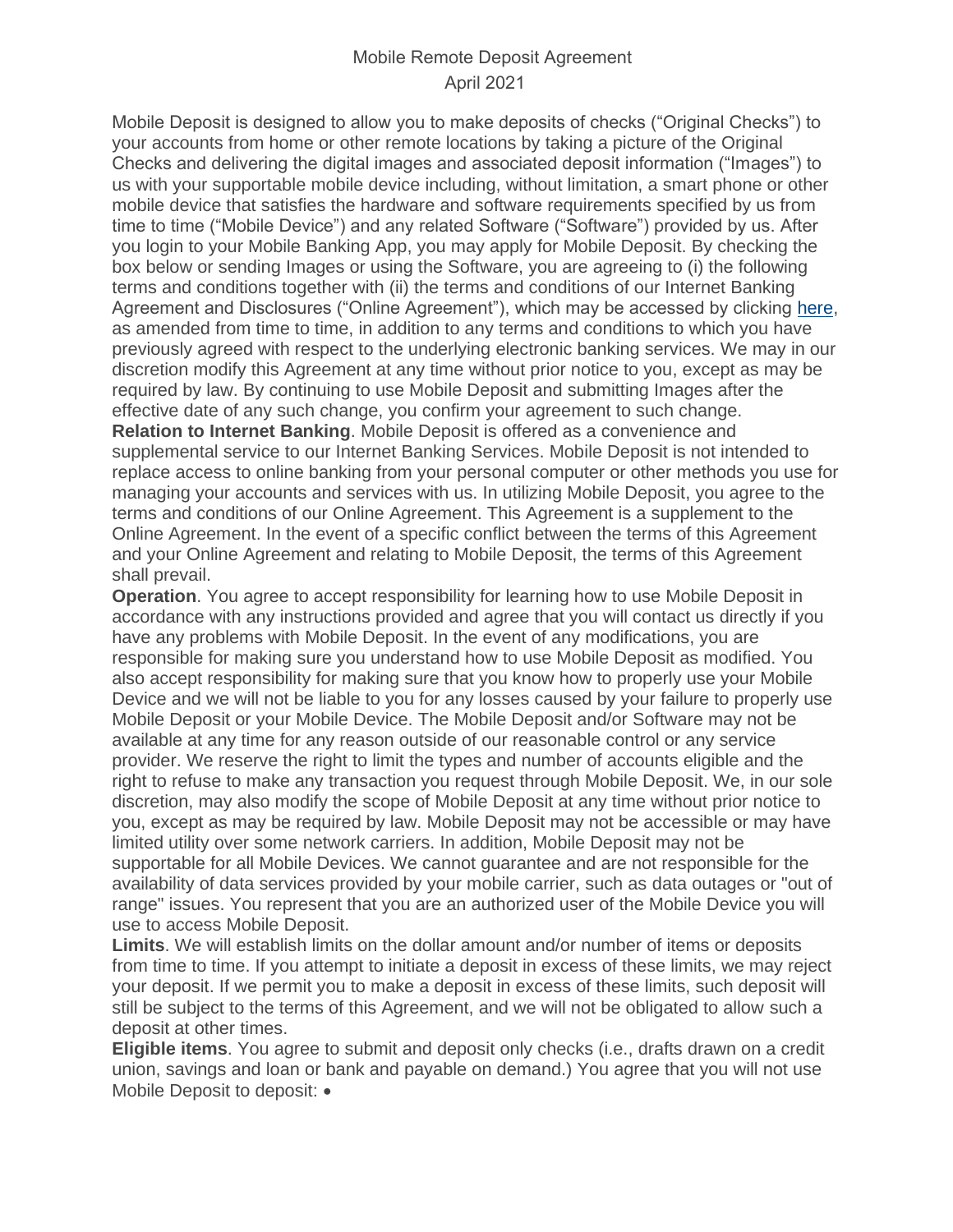- • Checks payable to any person or entity other than you (i.e., payable to another party and then endorsed to you).
- • Checks payable to you and another party who is not a joint owner on the account.
- • Checks that contain evidence of alteration, or that you know or suspect, or should know or suspect, are fraudulent or otherwise not authorized by the owner of the account on which the check is drawn.

**Requirements**. Each Image must provide all information on the front and back of the original check at the time presented to you by the drawer, including, but not limited to, information about the drawer and the paying bank that is preprinted on the original check, MICR information, signature(s), any required identification written on the front of the original check and any endorsements applied to the back of the original check. The Image quality must meet the standards established by the American National Standards Institute, the Board of Governors of the Federal Reserve, and any other regulatory agency, clearing house or association. Endorsements must be made on the back of the share draft or check within 1½ inches from the top edge, although we may accept endorsements outside this space. Your endorsement must include your signature and "mobile deposit only". Any loss we incur from a delay or processing error resulting from an irregular endorsement or other markings by you will be your responsibility.

A check payable to two payees must be endorsed by both payees. If the check is payable to you or your joint owner, either of you can endorse it. If the check is made payable to you and your joint owner, both of you must endorse the check, and you agree to obtain such endorsements prior to submitting the Original Check through Mobile Deposit. **Receipt of Deposit**. All Images processed for deposit through Mobile Deposit will be treated as "deposits" under your current Account Agreement with us and will be subject to all terms of the Account Agreement. When we receive an Image, we will confirm receipt via email to you. We shall not be deemed to have received the Image for deposit until we have confirmed receipt to you. Confirmation does not mean that the Image contains no errors. We are not responsible for such errors or any Image that we do not receive.

Following receipt, we may process the Image by preparing a "substitute check" or clearing the item as an Image.

We reserve the right, at our sole and absolute discretion, to reject any Image for remote deposit into your account and shall have no liability for such rejection. We will notify you of rejected Images. We are not liable for any Images that we do not receive or for any Images that are dropped during transmission. We are not liable for any alterations made to Images after they are transmitted by you to us. Returned or rejected checks will be charged to the account to which they were originally deposited. The returned check or corresponding Image will be delivered to you after being charged to the deposit account unless the account balance is drawn negative. If the account balance is negative, the check or corresponding Image will be retained by us until the account balance is positive, after which it will be returned to you. We reserve the right to redeposit dishonored checks and attempt collection again.

**Original Checks**. You agree to keep confidential all account and other personal information obtained from Original Checks processed through Mobile Deposit. After you receive confirmation that we have received an Image, you must securely store the original check for 10 calendar days after transmission to us and make the Original Check accessible to us at our request. Upon our request from time to time, you will deliver to us within 10 calendar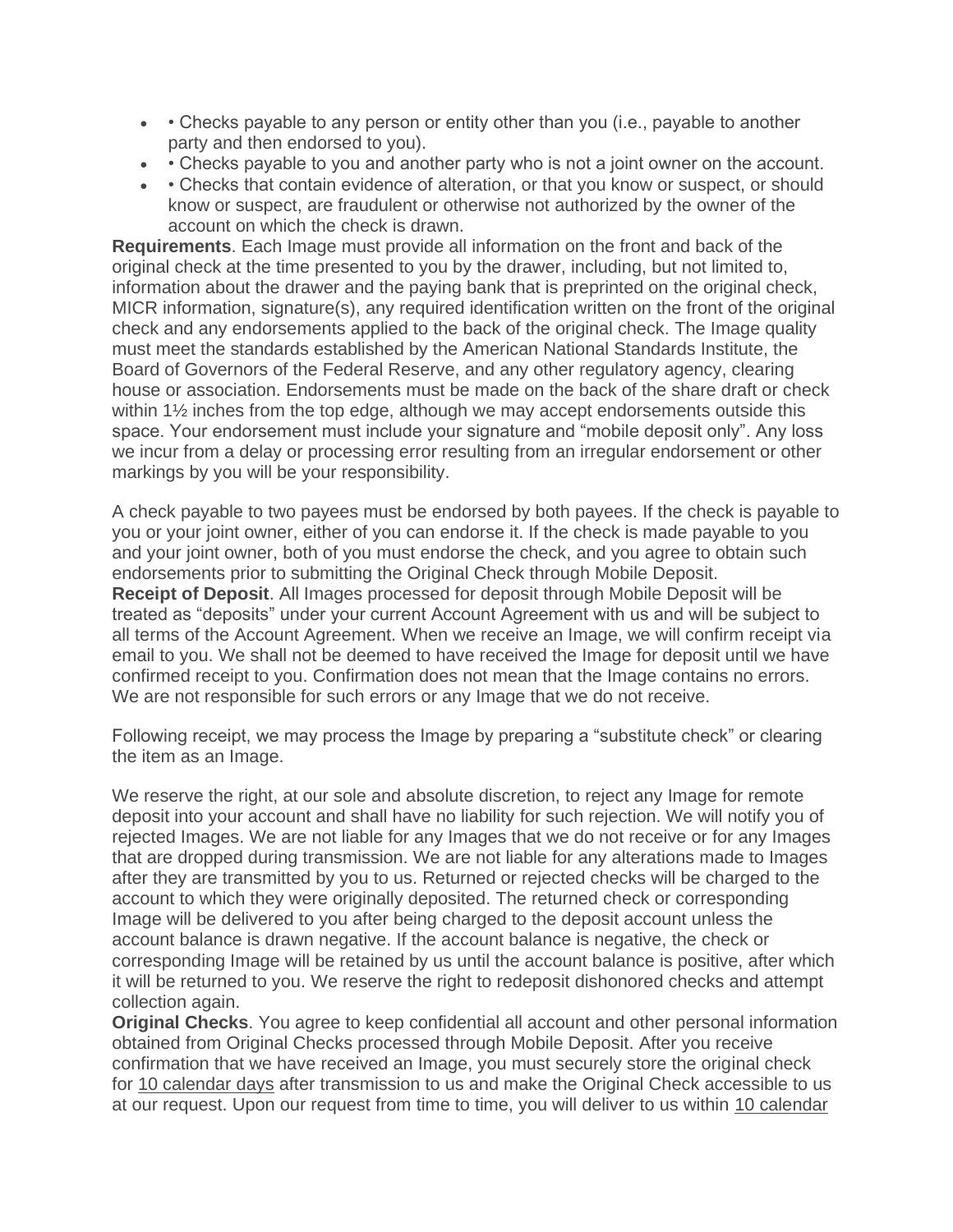days, at your expense, the requested Original Check in your possession. If not provided in a timely manner, such amount will be reversed from your account. Promptly after such period expires, you must destroy the Original Check by first marking it "VOID" and then destroying it by cross-cut shredding or another commercially acceptable means of destruction.*After destruction of an Original Check, the Image will be the sole evidence of the Original Check*. You agree that you will never re-present the Original Check. You understand that you are responsible if anyone is asked to make a payment based on an Original Check that has already been paid.

**Returned Deposits**. Any credit to your account for checks deposited using Mobile Deposit is provisional. If Original Checks deposited through Mobile Deposit are dishonored, rejected or otherwise returned unpaid by the drawee bank, or are rejected or returned by a clearing agent or collecting bank, for any reason, including, but not limited to, issues relating to the quality of the Image, you agree that an Original Check will not be returned to you, but that we may charge back the amount of the Original Check and provide you with an Image of the Original Check, a paper reproduction of the Original Check or a substitute check. You will reimburse us for all loss, cost, damage or expense caused by or relating to the processing of the returned item. Without our approval, you shall not attempt to deposit or otherwise negotiate an Original Check if it has been charged back to you.

We may debit any of your accounts with us to obtain payment for any item that has been rejected or returned, for any adjustment related to such item or for any warranty claim related to such item, whether or not the rejection, return, adjustment or warranty claim was made timely.

**Your Warranties**. You make the following warranties and representations with respect to each Image:

- • Each Image is a true and accurate rendition of the front and back of the Original Check, without any alteration, and the drawer of the check has no defense against payment of the check.
- • The amount, payee(s), signature(s), and endorsement(s) on the Image and on the Original Check are legible, genuine, and accurate.
- • You will not deposit or otherwise endorse to a third party the Original Check and no person will receive a transfer, presentment, or return of, or otherwise be charged for, the Original Check or a paper or electronic representation of the Original Check such that the person will be asked to make payment based on an item that has already been paid.
- • There are no other duplicate Images of the Original Check.
- • The Original Check was authorized by the drawer in the amount stated on the Original Check and to the payee(s) stated on the Original Check.
- • You are authorized to enforce and obtain payment of the Original Check.
- • You have possession of the Original Check and no party will submit the Original Check for payment.

Additionally, with respect to each Image, you make to us all representations and warranties that we make or are deemed to make to any party pursuant to law, regulation or clearinghouse rule. You agree that files and Images transmitted to us will contain no viruses or any other disabling features that may have an adverse impact on our network, data, or related systems.

**Compliance with Law**. You will use Mobile Deposit for lawful purposes and in compliance with all applicable laws, rules and regulations. You warrant that you will only transmit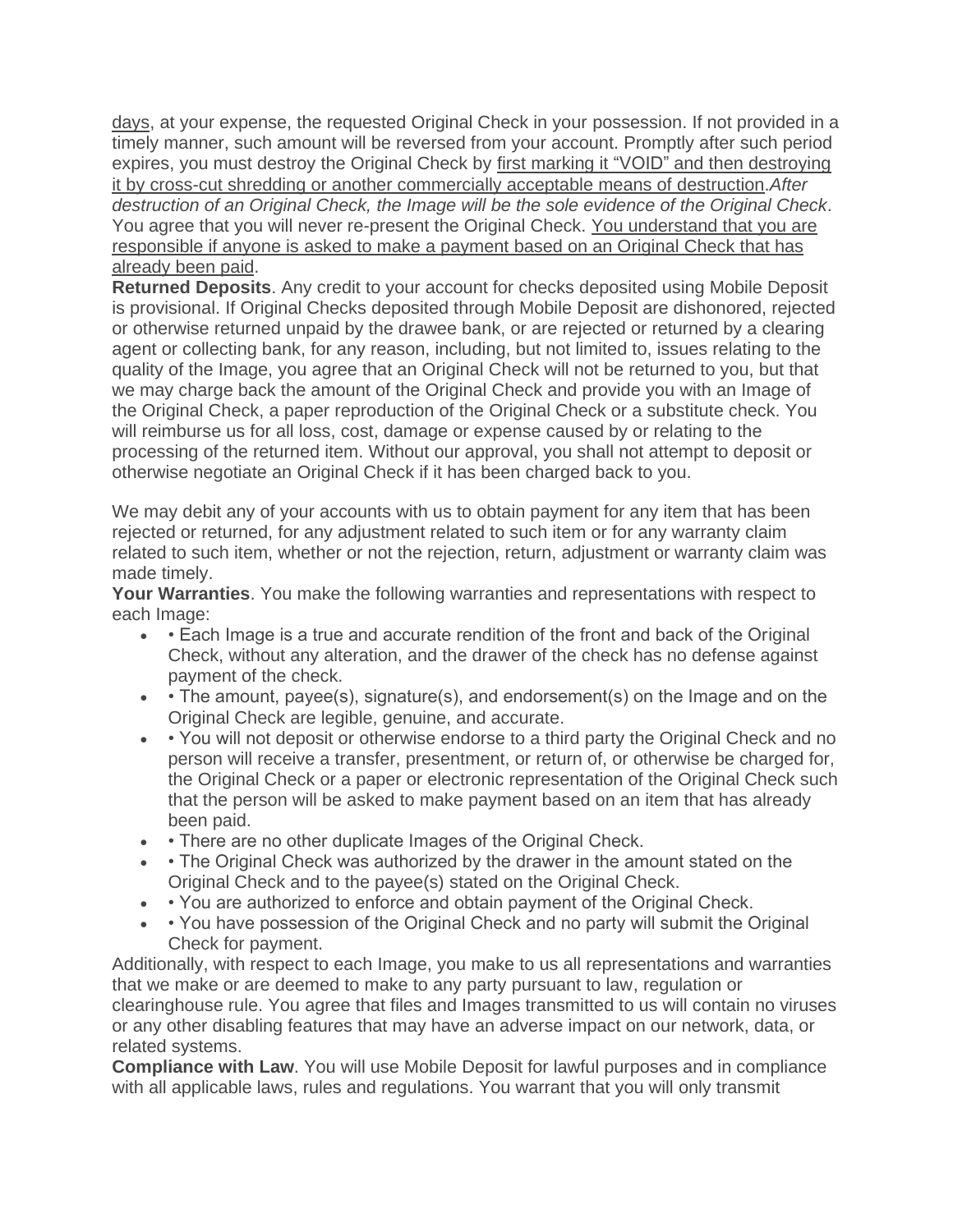acceptable items for deposit and have handled the original items in accordance with applicable laws, rules and regulations.

**Mobile Deposit Unavailability**. Mobile Deposit may be unavailable temporarily due to system maintenance or technical difficulties, including those of the Internet service provider, cellular service provider and Internet software. In the event that communications, equipment or Software failures prevent you from using Mobile Deposit, whether the fault of you, us or a third party, you may, at your option, retain Original Checks to be processed when such failure is resolved or you may deposit Original Checks at one of our branches. We shall not be liable for any losses incurred as a result of such service failure. Funds Availability. For purposes of funds availability, Mobile Deposits are considered deposited at a branch. Mobile Deposits confirmed as received before close of business on a business day will be credited to your account within 24 hours of receipt. Deposits confirmed received after close of business, and deposits confirmed received on holidays or days that are not business days will be credited to your account within 24 hours of the following business day. Funds will be available as described in our Funds Availability Disclosure.

**Mobile Deposit Security**. In addition to taking the security precautions described in the Online Agreement, you agree to comply with any security procedures that we may establish from time to time. By complying with any such security procedures and using Mobile Deposit, you agree that such security procedures are commercially reasonable. Our security features may require special hardware, software or third-party services. They may also include the activation of certain internet browser software features, plug-ins or add-ons. You agree to take every precaution to ensure the safety, security and integrity of your account and transactions when using Mobile Deposit. You agree not to leave your Mobile Device unattended while logged into Mobile Deposit and to log off immediately at the completion of each access by you. You agree not to provide your username, password or other access information to any unauthorized person. If you permit other persons access to your Mobile Device or to use your Mobile Device, login information, or other means to access Mobile Deposit, you are responsible for any transactions they authorize and we will not be liable for any damages resulting to you. You agree not to use any personally identifiable information when creating shortcuts to your accounts. If you believe your Mobile Device, login information, or other means to access Mobile Deposit has been lost, stolen or otherwise compromised, or that someone has transferred or may transfer funds from your account without your authorization, please contact us immediately by calling 800-423-3344. The terms of this Agreement, your applicable deposit agreement(s) and other applicable agreements with us, and applicable law, shall govern loss allocation under such circumstances. You will complete each deposit promptly. If you are unable to complete your deposit promptly, you will ensure that your Mobile Device remains securely in your possession until the deposit has been completed. It is your responsibility to establish and maintain procedures to safeguard against unauthorized deposits. You will notify us immediately by telephone with written confirmation if you learn of any loss or theft of Original Checks. You will ensure the safety and integrity of Original Checks from the time of receipt until the time of destruction. If warranted in our reasonable judgment, we may audit and monitor you, and you agree to cooperate with us to permit such monitoring, to confirm that you have satisfied your obligations under this Agreement.

**Your Responsibility**. You maintain with us at least one demand deposit or checking account (the "Account(s)") for the purpose of providing available funds and for deposit of received funds in connection with the use of Mobile Deposit. You agree to maintain sufficient available funds in the Account(s) to cover all returned and rejected items and any fees you are obligated to pay hereunder. If at any time there are not sufficient collected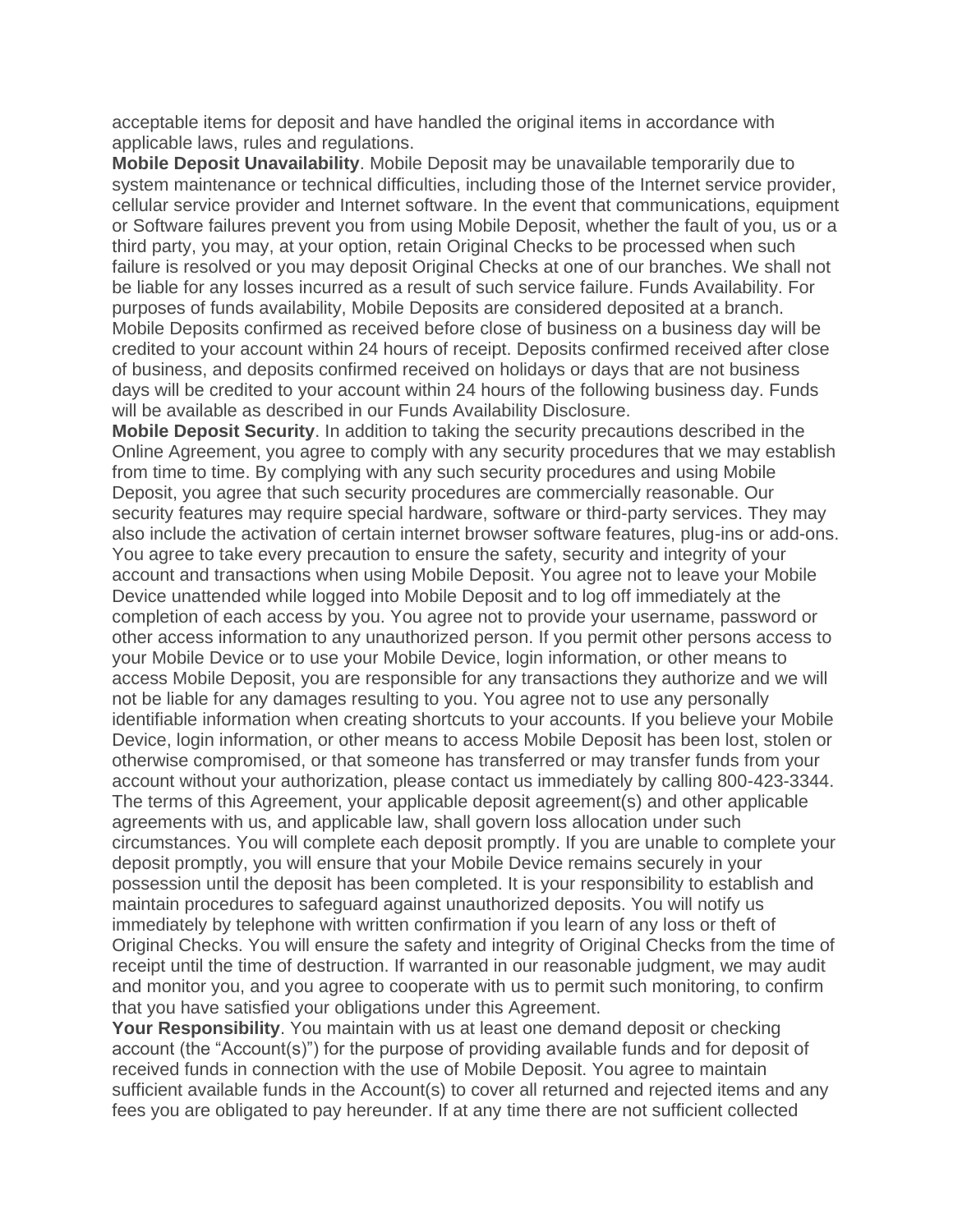funds in the Account(s) to cover your payment obligations hereunder, you agree to immediately pay us, on demand, the amount of any deficiency and we may, without prior notice or demand, obtain payment from you for any of your obligations hereunder by debiting any of your accounts with us. You are solely responsible for the quality, completeness, accuracy, validity and integrity of the Image.

You are solely responsible if you, intentionally or unintentionally, submit fraudulent, incorrect or illegible Images to us or if Mobile Deposit is used, by authorized or unauthorized persons, to submit fraudulent, unauthorized, inaccurate, incorrect or otherwise improper or unusable Images to us.

In addition you agree that you will not modify, change, alter, translate, create derivative works from, reverse engineer, disassemble or decompile the technology or service, copy or reproduce all or any part of the technology or service; or interfere, or attempt to interfere, with the technology or service. We and our technology partners, inclusive of, but not limited to, Fiserv Architect and Vertifi Software, LLC, retain all rights, title and interests in and to the Mobile Deposit, Software and Development made available to you.

If you believe or suspect that any Original Checks or related information is known or may be accessed by unauthorized persons, or that any unauthorized person has transmitted or attempted to transmit one or more checks, you agree to notify us immediately, followed by written confirmation within twenty-four (24) hours. Unauthorized transactions will not affect the validity of transactions made in good faith by us prior to receipt of such written notification and we shall not be liable for any such transactions. You acknowledge that the security procedures are for verification of authenticity and not to detect errors. No security procedure for the detection of any such error has been agreed upon between us and you; such errors are the sole responsibility of you. Accountholder's Indemnification Obligation. You understand and agree that you are required to indemnify us and hold us harmless against any and all claims, actions, damages, liabilities, costs, and expenses, including reasonable attorneys' fees and expenses arising from your use of Mobile Deposit and/or breach of this Agreement. You understand and agree that this paragraph shall survive the termination of this Agreement.

You understand and agree that you are required to indemnify our technology partners, including but not limited to Fiserv Architect and Vertifi Software, LLC (Vertifi), and hold harmless Fiserv Architect, its affiliates, officers, employees and agents, as well as Vertifi, its affiliates, officers, employees, and agents, from and against any third party claims, suits, proceedings, actions or demands, including to claims of another financial institution, business entity or governmental authority, and all losses, liabilities, damages, fines, penalties, costs and expenses, including court costs and reasonable attorney fees and expenses, arising from such claims, to the extent such claim is related to FI or End User's use of the Mobile Banking, Vertifi or Fiserv Architect Applications, unless such claim directly results from an action or omission made by Fiserv Architect or Vertifi in bad faith. You understand and agree that this paragraph shall survive the termination of this Agreement.

DISCLAIMER OF WARRANTIES. YOU AGREE THAT YOUR USE OF ANY REMOTE BANKING SERVICE AND ALL INFORMATION AND CONTENT (INCLUDING THAT OF THIRD PARTIES) IS AT YOUR RISK AND IS PROVIDED ON AN "AS IS" AND "AS AVAILABLE" BASIS. WE DISCLAIM ALL WARRANTIES OF ANY KIND AS TO THE USE